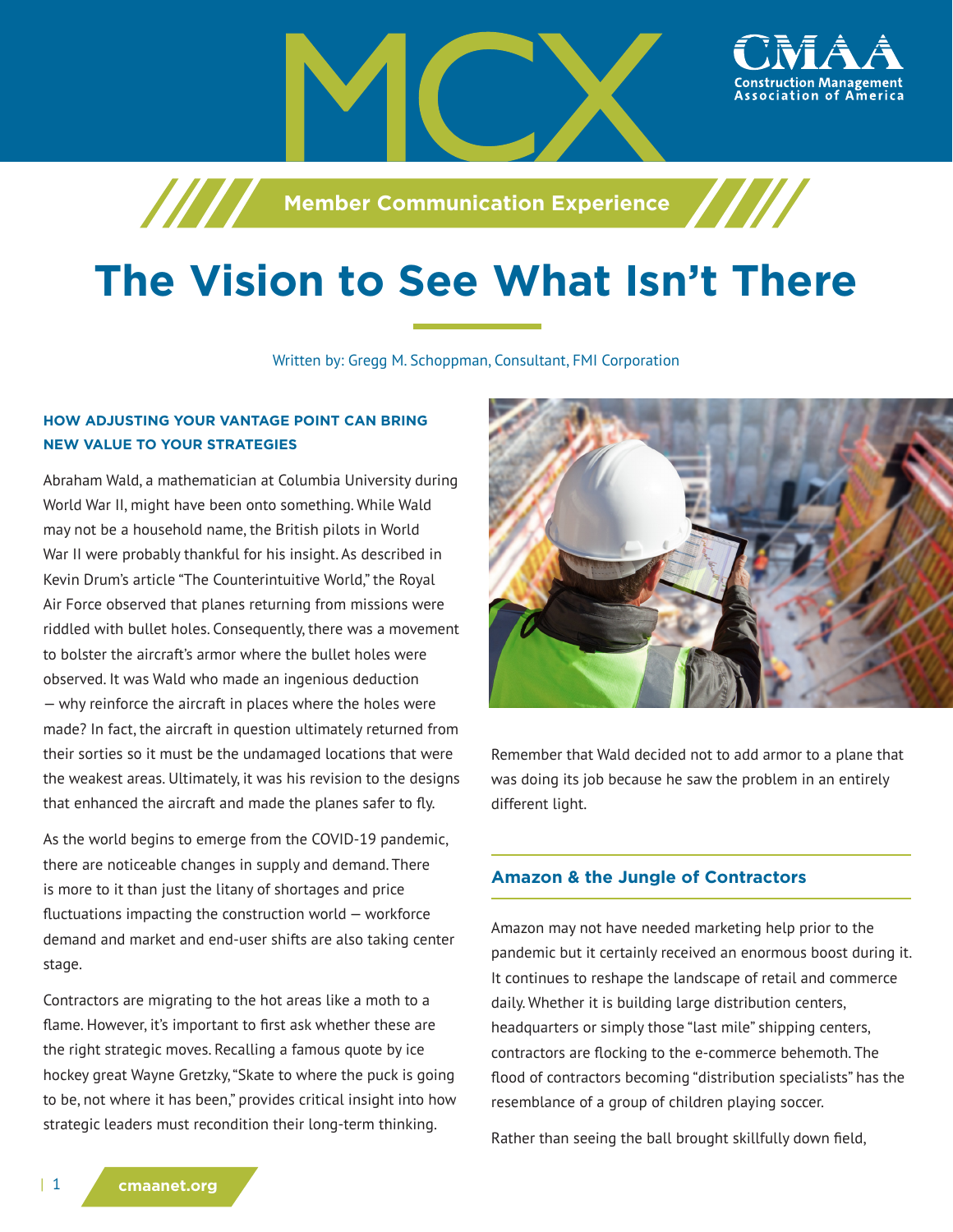there is simply a group of children chasing a ball to and fro. Of course, there are plenty of capable contractors building for Amazon and making profits. However, this same phenomenon is happening in the bio, medical, and pharmaceutical sectors.

77 T T

Previously, during the green movement, there were contractors scrambling to become Leadership in Energy and Environmental Design (LEED) certified professionals. The expression that comes to mind is: "Unless you are the lead dog, the view is always the same."

Rather than seek to become the next green contractor, would not it be more practical to be the first blue contractor (if that was a thing)?

This is not to say e-commerce will go away any time soon. For that matter, it is a safe bet to also estimate that we will need medical services for the duration. However, real strategic success comes from examining those trends that are simply a ripple on the surface, but have the capability of becoming a roaring tsunami later. More importantly, being on the leading edge of that ripple affords a firm the benefit of being first to market. All of this takes time to craft the right strategy and correct action plan.

## **Skill Sets & What's Missing**

There is a common refrain that goes, "Our people need more training." As a result, leaders plop countless managers and superintendents in traditional classrooms to get smart. There are certainly benefits of training in all forms and all subjects but often there is a "check the box" mentality that comes with putting bodies in seats. However, is this really solving the problem? Are our people saying they need more training or is the problem they need more development? Are we "adding sheet metal to frames" that already have the raw materials, but simply need refinement and practical experience?

Here are a few important questions you must ask when examining your internal talent development programs:

- » How consistent is our training and development across all roles and departments?
- » How do we measure the success of our training and development?
- » What mechanisms do we use to reinforce the training and development once it is complete?
- » How interwoven is the training to the position's responsibilities?
- » Does our training program involve more than simply preaching from the podium?
- » Do we leverage our in-house capabilities and internal subject matter experts enough?
- » How do we balance business skill, technical skill, and interpersonal skill development in our curriculum?

#### **Marketing in the New World**

Social media migrated from passing fad to a must-have marketing need. While not everyone is hip to TikTok (And is it hip to say hip?), the construction universe has recognized the importance of leveraging the myriad social media tools available. Being relevant is just as important to a heavy civil contractor as it is to a YouTube influencer. However, in world that lives through its smart device, is there an opportunity to connect with the customer differently?

Consider the mail you receive at home. After sifting through the old-school paper bills and obligatory junk, it starts to look a great deal like the filtering that also occurs in one's email inbox or social media stream. Think of how euphoric it is to receive a real letter in the mail. Electronic communication in all its forms is easy, instantaneous, and does not require a stamp. However, it is also easily filtered, avoided, and deleted. Once again, social media is not about how many postings make it to LinkedIn, Facebook, or Instagram, but rather the number of eyeballs that ultimately see it and react to it. Before everyone thinks about deleting their accounts, it is important to ask marketing leaders about varying the message delivery, concentrating on a message or theme, and finding ways to be that real letter in the mailbox, rather than the millionth credit card application.

Both Wald and Gretzky articulated a theme of thinking and acting differently. As a business owner seeking success, it's easy to get caught up in the flavor of the week and chase the market trends. However, being an industry leader requires vision to see what the rest of the world cannot.  $\mathcal{L}$